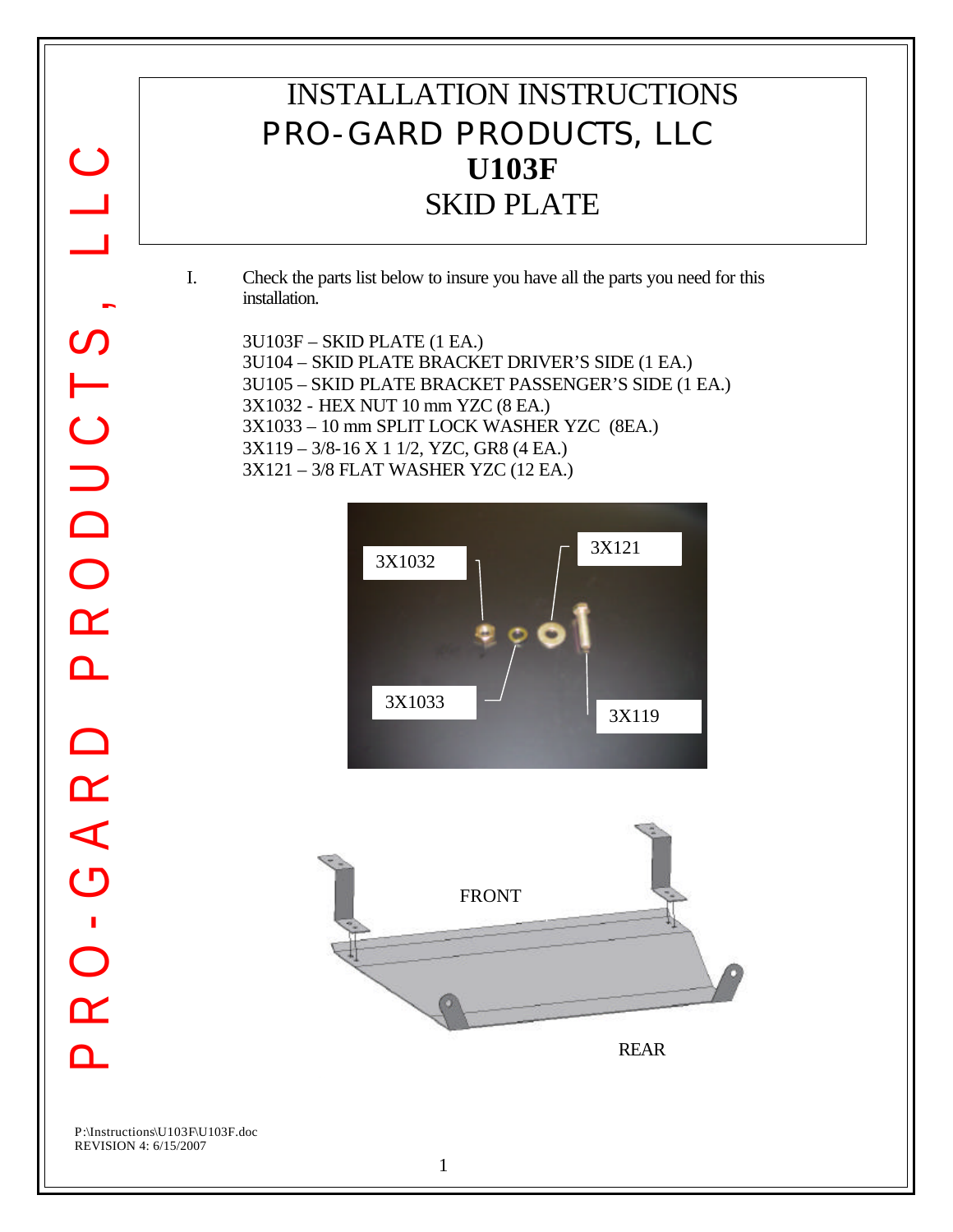- PRO- GARD PRODUCTS, LLC  $\bigcirc$  $\overline{\phantom{0}}$ PRODUCTS, GARD PRO-
- II. Please be sure to read all instructions before installation.
- III. Remove the two large 16mm nuts from the two lower control arms at the rear and hang the skid plate (3U103F) from the two rear tabs and then secure the unit by loosely tightening the 16 mm nuts. (See photos 1 and 2)



**Photo 1**



**Photo 2**

P:\Instructions\U103F\U103F.doc REVISION4: 6/15/2007